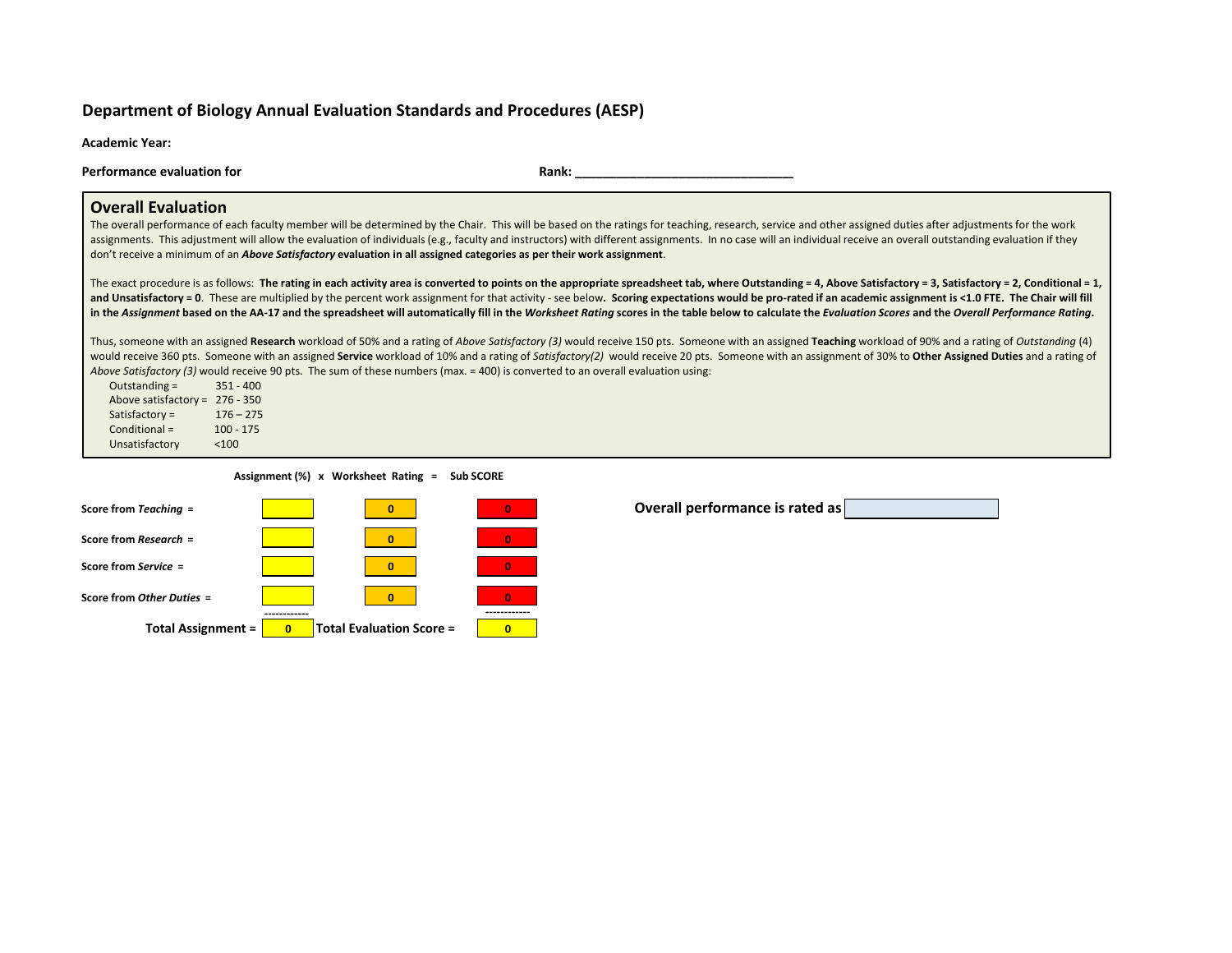### **I. Teaching**

### *Approved by Faculty Excellence Available for first use 2019-20*

Faculty in the Department of Biology strive to interact with their students in a professional and respectful manner, and need to meet the following expectations: Any faculty member who willfully fails to fulfill these expectations will be rated as conditional or unsatisfactory regardless of points accrued in sections B and C.

- 1. Teach effectively with appropriate content, learning objectives, rigor, and pedagogical approaches.
- 2. Reply to reasonable student inquiries in a timely and appropriate fashion through communication methods (e.g. email, Webcourses) outlined in the course syllabus.

3. Provide clear detailed course syllabi that meet university requirements.

- 4. Provide regular and timely evaluative feedback on student assessments (exams, quizzes, papers, homework).
- 5. Meet with students as may be required under UCF Policy 4-400 during the final examination period.

#### **A. Teaching evaluations (Note: Points allocated in A1 + A2 are based on average scores calculated by the spreadsheet, maximum of 25 points):**

#### **A1) Student Perception of Instruction (SPI) score for each course (Q10)**

70% or more of responding students rate as very good or excellent 50%-69% of responding students rate as very good or excellent 25%-49% of responding students rate as very good or excellent

24% or less of responding students rate as very good or excellent

#### **A2) Chair's evaluation of instruction based on faculty generated portfolios supporting learning evaluation**

These may include some, or all, of the following: course syllabi; course grade distribution, and average class GPA to permit correction for harder grading or poorer student performance; examples of student work or assessment (e.g. tests); evidence of student learning (e.g. comparison of pre-tests and post-tests) and results of peer evaluation of teaching

| <b>Points</b> | <b>Courses</b> | <b>Total Points</b>     | Score |
|---------------|----------------|-------------------------|-------|
|               |                |                         |       |
|               |                |                         |       |
|               |                |                         |       |
|               |                |                         |       |
|               |                | A1 Average Score (/15): |       |

**Section A Total (/25): 0**

|                                                                                                                                         | <b>Overall Assessment</b> | Points | <b>Courses</b> | <b>Total Points</b>     | Score |
|-----------------------------------------------------------------------------------------------------------------------------------------|---------------------------|--------|----------------|-------------------------|-------|
| Evaluation Criteria (2.5 pts per question per course):                                                                                  | excellent                 | 10     |                |                         |       |
| 1) Is there evidence that the faculty member is organized and prepared? (e.g., syllabi)                                                 | good                      |        |                |                         |       |
| [2] Is there evidence that the faculty member is using appropriate/current materials for the subject at hand? (e.g. powerpoint lecture) | needs attention           |        |                |                         |       |
| 3) Is there evidence of use of innovative teaching techniques?                                                                          | poor                      |        |                |                         |       |
| 4) Is there evidence that students have been made aware of the expectations of the faculty member? (e.g., syllabus)                     | lacking                   |        |                |                         |       |
|                                                                                                                                         |                           |        |                | A2 Average Score (/10): |       |

| B. Materials from Faculty Member (Maximum of 20 points)                                                      |                |                    |              |
|--------------------------------------------------------------------------------------------------------------|----------------|--------------------|--------------|
| B1) Class load and course development factors:                                                               | <b>Points</b>  | Occurences         | Score        |
| a) Significant rewrite of a lecture course or lab course (per course)                                        |                |                    | 0            |
| b) New course or lab course development or new format (e.g. Online Course) (per course)                      |                |                    | 0            |
| c) Development of Project Based Learning (PBL) modules                                                       |                |                    | 0            |
| d) Providing additional tutoring/help sessions/other support outside normal class /office hours (per course) |                |                    | 0            |
| e) Involvement in unassigned classes (e.g., guest lecturer) (points per lecture)                             |                |                    | $\mathbf 0$  |
|                                                                                                              |                | <b>B1 Subtotal</b> | $\mathbf{0}$ |
| B2) Presentations/publications/grants related specifically to education (not research):                      | <b>Points</b>  | <b>Occurences</b>  | Score        |
| a) Presentation/Workshop (points per event)                                                                  |                |                    | 0            |
| b) Publication of book chapter or manual (per occurrence)                                                    |                |                    | $\Omega$     |
| c) Publication of text book                                                                                  | 15             |                    | 0            |
| d) Grants and contracts related to teaching:                                                                 |                |                    |              |
| i) Submitted unique extramural proposal, in which the total annual funding share was:                        |                |                    |              |
| a)<\$5,000                                                                                                   |                |                    | $\Omega$     |
| b)<\$50,000                                                                                                  |                |                    | 0            |
| c) $>$ \$50,000                                                                                              | $\overline{3}$ |                    | 0            |
| ii) Received or continuing award, in which your total annual funding share was:                              |                |                    |              |
| $a$ )<\$5,000                                                                                                |                | $\Omega$           | 0            |
| b)<\$50,000                                                                                                  |                |                    | $\Omega$     |
| c) $>$ \$50,000                                                                                              | 10             | $\Omega$           | 0            |
|                                                                                                              |                | <b>B2 Subtotal</b> | $\mathbf{0}$ |
| B3) Teaching Awards: (only one Undergraduate or one Graduate award may be used)                              | Points         | <b>Occurences</b>  | Score        |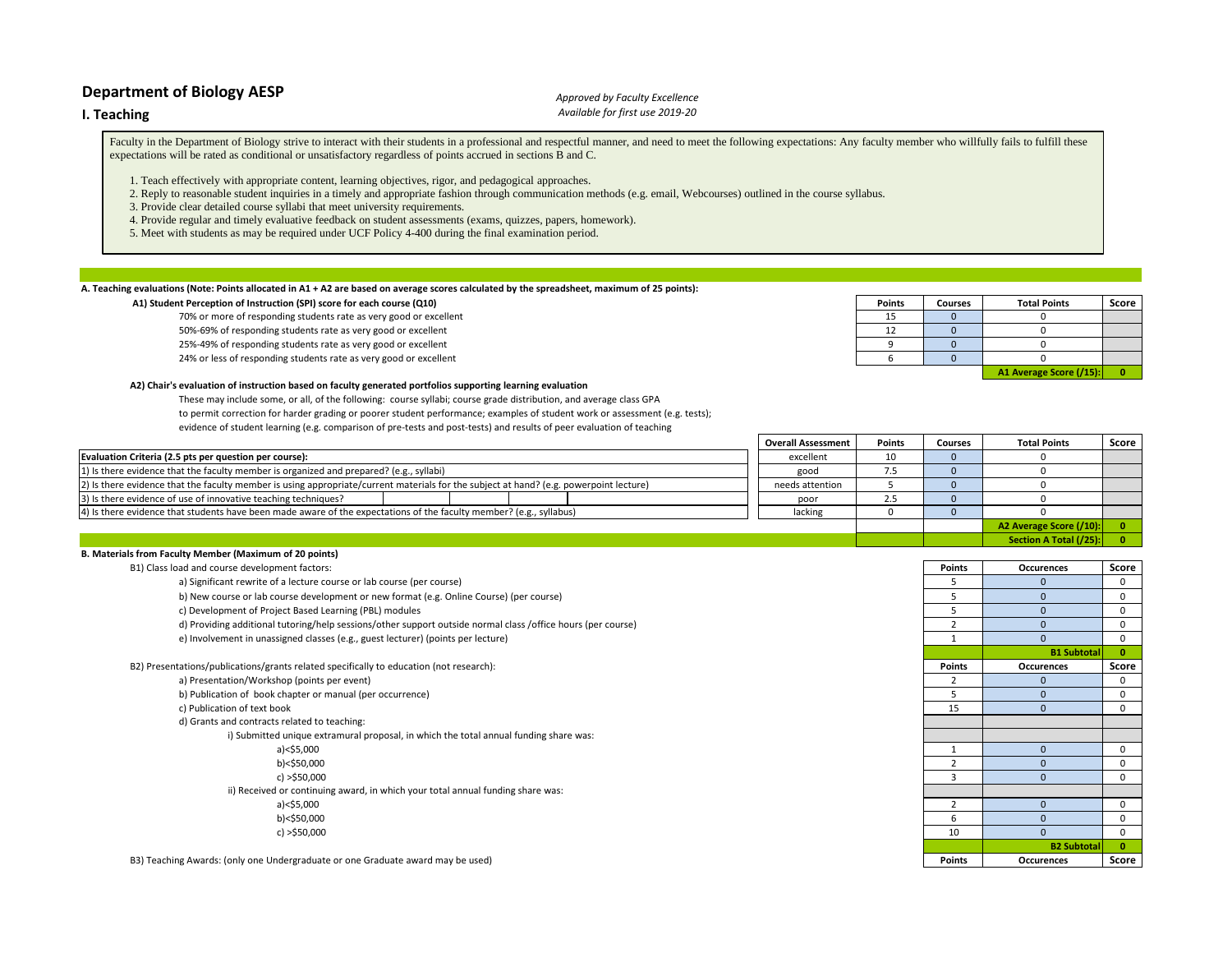| a) COS Undergraduate or Graduate Excellence in Teaching award                                                                | 5              | $\Omega$                | $\mathbf 0$  |
|------------------------------------------------------------------------------------------------------------------------------|----------------|-------------------------|--------------|
| b) UCF Undergraduate or Graduate Excellence in Teaching award                                                                | 10             | $\Omega$                | $\Omega$     |
| c) Teaching Incentive Program (TIP) award                                                                                    | 10             | $\Omega$                | $\Omega$     |
| d) Major external teaching award                                                                                             | 10             | $\Omega$                |              |
|                                                                                                                              |                | <b>B3 Subtotal</b>      | $\mathbf{0}$ |
|                                                                                                                              |                | <b>Section B Total:</b> | $\mathbf{0}$ |
| C. Non-course Teaching: (Maximum of 15 Points)                                                                               |                |                         |              |
| C1) Undergraduate student mentorship (per student per semester):                                                             | <b>Points</b>  | <b>Occurences</b>       | Score        |
| a) Independent Study                                                                                                         |                |                         | $\mathbf 0$  |
| b) Research                                                                                                                  |                | $\Omega$                | $\Omega$     |
| c) Honors in the Major advising                                                                                              |                | $\Omega$                | 0            |
| d) Oral presentation or poster by a mentored undergraduate student (see C1.a or C1.b) at a regional meeting                  |                | $\Omega$                | $\Omega$     |
| e) Oral presentation or poster by a mentored undergraduate student (see C1.a or C1.b) at a national or international meeting | $\mathcal{P}$  | $\Omega$                | $\Omega$     |
| C2) Graduate student mentorship (per student/per year)                                                                       |                |                         |              |
| a) Active member of a graduate student committee                                                                             | $\overline{2}$ |                         | 0            |
| b) Graduate student primary adviser (Thesis/Dissertation/non-Thesis)                                                         |                | $\Omega$                | $\Omega$     |
| c) Graduate student successfully graduating (per student)(Thesis/Dissertation/non-Thesis)                                    |                |                         | 0            |
| C3) Mentorship of post-doctoral associate or visiting scholar (per person/year)                                              |                |                         | $\Omega$     |
| C4) Direct supervision of UTAs/GTAs (per student per semester)                                                               |                | $\Omega$                | $\Omega$     |
|                                                                                                                              |                | <b>Section C Total</b>  | $\mathbf{0}$ |
| D. Chair's discretionary points for assignment, effort, workload, excellence and success                                     | <b>Points</b>  | <b>Points Given</b>     |              |
|                                                                                                                              | $1 - 5$        | $\Omega$                | $\Omega$     |
|                                                                                                                              |                | <b>Section D Total</b>  | $\mathbf{0}$ |

|          |                                                  |                 | FTE $\geq 0.20$ |           |
|----------|--------------------------------------------------|-----------------|-----------------|-----------|
| E. Scale |                                                  | FTE $\geq 0.45$ | and $<$ 0.45    | FTE <0.20 |
|          | Unsatisfactory < 5 (score = 0)                   |                 |                 |           |
|          | Conditional $\geq 5$ to < 10 (score = 1)         |                 | 2.5             | 1.25      |
|          | Satisfactory $\geq 10$ to < 20 (score = 2)       | 10              |                 | 2.5       |
|          | Above satisfactory $\geq 20$ to < 25 (score = 3) | 20              | 10              |           |
|          | Outstanding $\geq$ 25 (score = 4)                | 25              | 12.5            | 6.25      |
|          |                                                  |                 |                 |           |

|                                                  | HIE 20.45 |      | and <0.45 I TIE <0.20 I |
|--------------------------------------------------|-----------|------|-------------------------|
| Unsatisfactory $<$ 5 (score = 0)                 |           |      |                         |
| Conditional $\geq 5$ to < 10 (score = 1)         |           | 2.5  | 1.25                    |
| Satisfactory $\geq 10$ to < 20 (score = 2)       | 10        |      | 2.5                     |
| Above satisfactory $\geq 20$ to < 25 (score = 3) | 20        | 10   |                         |
| Outstanding $\geq$ 25 (score = 4)                | 25        | 12.5 | 6.25                    |
|                                                  |           |      |                         |

**SCALE Score =** 



**Actual Score =**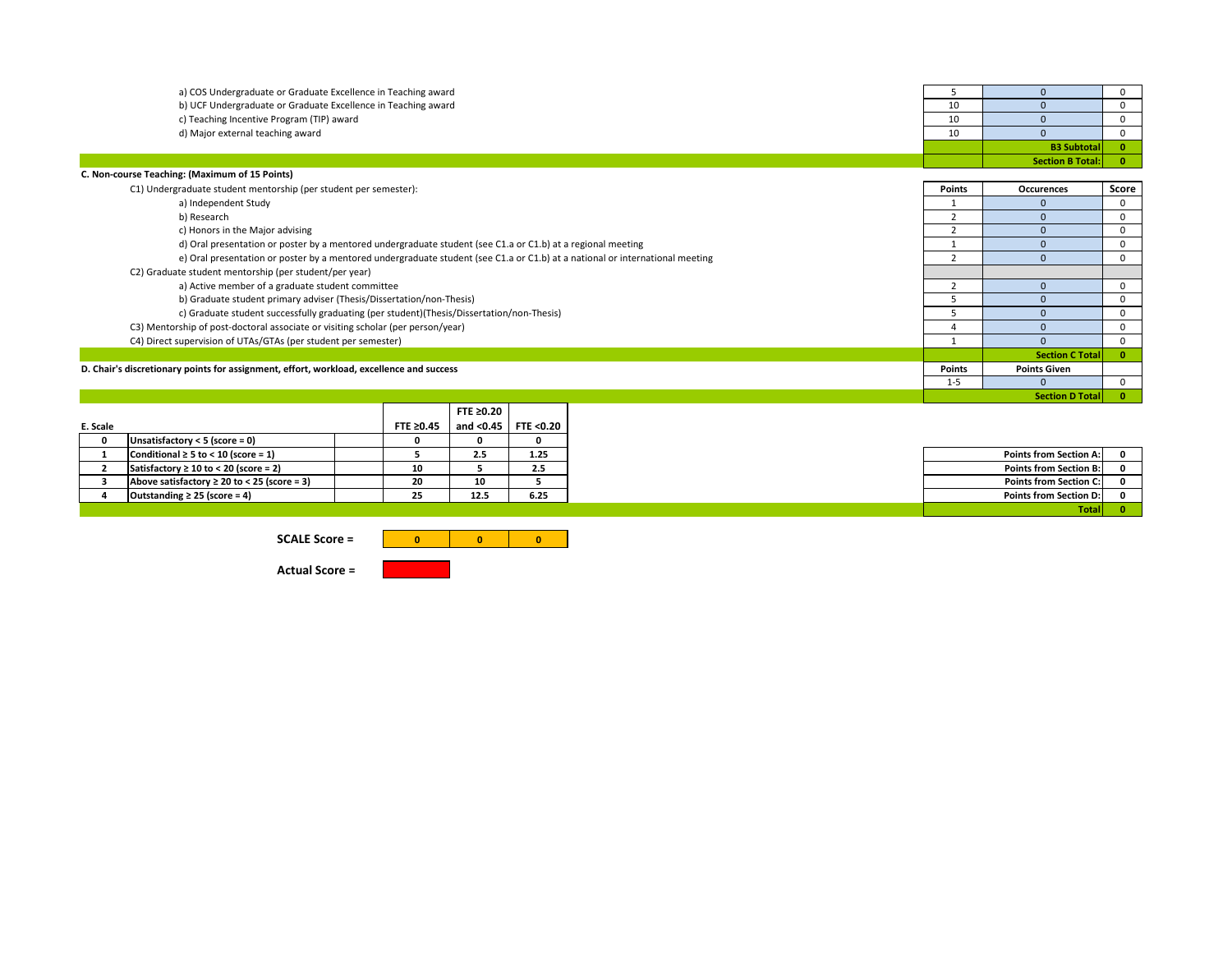## **II. Research (Points in this category awarded per occurence)**

We aim for the high quality of our collective scholarship to be recognized nationally and internationally through research, scholarly participation in the scientific community, and generation of high quality scientific publications in national and international journals. Successful research faculty will focus on: 1) publication and dissemination of research products (i.e., papers, research-capable students, presentations)

2) obtaining grant monies commensurate with accomplishing those products

3) financial and professional support of graduate students and postdoctoral fellows

| A) Grants & Contracts:                                                                              | <b>Points</b>  | <b>Occurences</b>       | Score        |
|-----------------------------------------------------------------------------------------------------|----------------|-------------------------|--------------|
| A1) Competitive pre-proposal (external to UCF) (10 pt cap)                                          |                | $\Omega$                | 0            |
|                                                                                                     | 10 pt cap      | <b>A1 Subtotal:</b>     | $\mathbf{0}$ |
| A2) Submitted unique extramural proposal, in which your total annual funding share was: (10 pt cap) |                |                         |              |
| ≤\$5,000                                                                                            | 1              | $\mathbf{0}$            | 0            |
| $<$ \$50,000                                                                                        | $\overline{2}$ | $\Omega$                | 0            |
| ≥\$50,000                                                                                           | 3              | $\Omega$                | 0            |
| ≥\$100,000                                                                                          | 4              | $\Omega$                | 0            |
|                                                                                                     | 10 pt cap      | <b>A2 Subtotal:</b>     | $\mathbf{0}$ |
| A3) Received or continuing award, in which your total annual funding share was:                     |                |                         |              |
| ≤\$5,000                                                                                            |                | $\Omega$                | 0            |
| $<$ \$50,000                                                                                        | 6              | $\mathbf{0}$            | 0            |
| ≥\$50,000                                                                                           | 10             | $\Omega$                | 0            |
| ≥\$100,000                                                                                          | 15             | $\Omega$                | 0            |
|                                                                                                     |                | A3 Subtotal:            | $\mathbf{0}$ |
| A4) GRA funding of a graduate student (per student, per calendar year)                              | 3              | $\Omega$                | 0            |
| A5) GRA funding of a graduate student (per student, per summer semester)                            |                | $\Omega$                | 0            |
| A6) Extramural funding of a postdoctoral researcher (per year)                                      | 6              | $\Omega$                | 0            |
|                                                                                                     |                | <b>Section A Total:</b> | $\mathbf{0}$ |

### **B) Research products originating from the faculty member's lab**

**(Including postdoctoral associates, visiting scholars, and graduate and undergraduate students)**

*Unless otherwise indicated, the Department assumes that all authors of a paper make equal and uniquely important contributions.*

B1) Unique research or review article accepted, in press, or published. (**No point limit**)

| a) ISI journal: (Index based on previous year) | <b>Points</b> | <b>Occurences</b> | Score |
|------------------------------------------------|---------------|-------------------|-------|
| ISI Index:<br>< 1.5                            |               |                   |       |
| $1.5 - 4.99$                                   |               |                   |       |
| 5-9.99                                         |               |                   |       |
| $\geq 10$                                      | 18            |                   |       |
| b) editorial                                   |               |                   |       |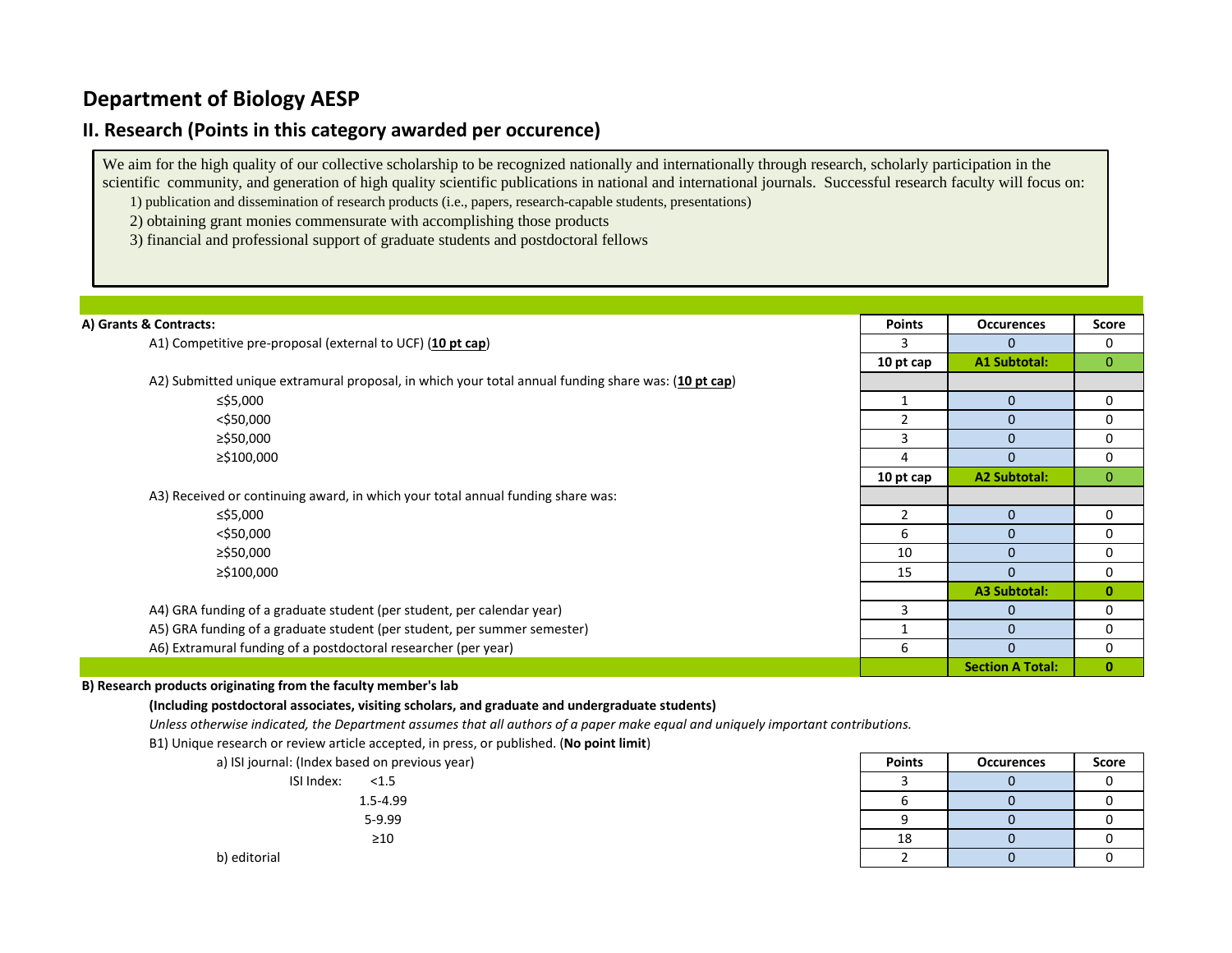| c) book chapter or invited journal review article |   |  |
|---------------------------------------------------|---|--|
| d) editor of a book or special issue of a journal | ∸ |  |
| a) hook suthor                                    |   |  |

B2) Development of apps or patents (can count under either Research or Service)(per occurrence) B3) Unique non-peer reviewed or non-ISI journal article or letter (i.e. correspondence) or final report (max. 5 pts)

| C. Presentations originating from the faculty member's lab (Including post doctoral associates, visiting scholars, |  |
|--------------------------------------------------------------------------------------------------------------------|--|
|--------------------------------------------------------------------------------------------------------------------|--|

## **and graduate students) per presentation: (C1 + C2 = maximum of 7 points. C3 is unlimited)**

*Unless otherwise indicated, the Department assumes that all authors of a presentation make equal and uniquely important contributions.*

|              |                                                                             |                 |                             |      |  | <b>Points</b>                 | <b>Occurences</b>             | <b>Score</b> |
|--------------|-----------------------------------------------------------------------------|-----------------|-----------------------------|------|--|-------------------------------|-------------------------------|--------------|
|              | C1) Oral presentation or poster at a regional meeting                       |                 | $\mathbf 0$                 | 0    |  |                               |                               |              |
|              | C2) Oral presentation or poster at a national or international meeting      | $\overline{2}$  | $\Omega$                    | 0    |  |                               |                               |              |
|              | C3) Invited oral presentation (national or international)                   |                 |                             |      |  | 4                             | $\Omega$                      | 0            |
|              |                                                                             |                 |                             |      |  |                               | <b>Section C Total:</b>       | $\bf{0}$     |
|              | D. Awards for research excellence.                                          |                 |                             |      |  | <b>Points</b>                 | <b>Occurences</b>             | Score        |
|              | D1) Scholarship of Teaching and Learning (SoTL) award                       |                 |                             |      |  | 10                            | 0                             | 0            |
|              | D2) Research Incentive Award (RIA)                                          |                 |                             |      |  | 10                            | $\Omega$                      | 0            |
|              | D3) recipient of major external research award                              |                 |                             |      |  | 10                            | $\Omega$                      | 0            |
|              | D4) COS/UCF Excellence in Research Award/Rising Star Award                  |                 |                             |      |  | 10                            | $\Omega$                      | 0            |
|              |                                                                             |                 |                             |      |  |                               | <b>Section D Total:</b>       | $\bf{0}$     |
|              | E. Chair's discretionary points for significance, prestige or contribution. |                 |                             |      |  | <b>Points</b>                 | <b>Points Given</b>           | <b>Score</b> |
|              | (including recognition for significant interdisciplinary collaborations)    |                 |                             |      |  | $1 - 5$                       | 0                             | 0            |
|              |                                                                             |                 |                             |      |  |                               | <b>Section D Total:</b>       | $\mathbf{0}$ |
|              |                                                                             |                 | FTE ≥0.25                   |      |  |                               |                               |              |
| F. Scale     |                                                                             | FTE $\geq 0.40$ | and $< 0.40$   FTE $< 0.25$ |      |  |                               |                               |              |
| 0            | Unsatisfactory < 5 (score = 0)                                              | 0               | $\Omega$                    | 0    |  |                               | <b>Points from Section A:</b> | 0            |
| $\mathbf{1}$ | Conditional $\geq 5$ to < 10 (score = 1)                                    | 5.              | 2.5                         | 1.25 |  |                               | <b>Points from Section B:</b> | 0            |
| $\mathbf{2}$ | Satisfactory $\geq 10$ to < 20 (score = 2)                                  | 10              | 5.                          | 2.5  |  |                               | <b>Points from Section C:</b> | 0            |
| 3            | Above satisfactory $\geq 20$ to < 25 (score = 3)                            | 20              | 10                          | 5    |  | <b>Points from Section D:</b> | 0                             |              |
| 4            | Outstanding $\geq$ 25 (score = 4)                                           | 25              | 12.5                        | 6.25 |  |                               | <b>Points from Section E:</b> | 0            |
|              |                                                                             |                 |                             |      |  |                               | Total:                        | $\mathbf{0}$ |

**SCALE Score=**



**Actual Score =**





| c) book chapter or invited journal review article                                                         |    |                         |  |
|-----------------------------------------------------------------------------------------------------------|----|-------------------------|--|
| d) editor of a book or special issue of a journal                                                         | 10 |                         |  |
| e) book author                                                                                            |    |                         |  |
|                                                                                                           |    | <b>B1 Subtotal:</b>     |  |
| ) ment of apps or patents (can count under either Research or Service)(per occurrence)                    | 10 |                         |  |
| non-peer reviewed or non-ISI journal article or letter (i.e. correspondence) or final report (max. 5 pts) |    |                         |  |
|                                                                                                           |    | <b>Section B Total:</b> |  |
| ating from the faculty member's lab (Including post doctoral associates, visiting scholars,               |    |                         |  |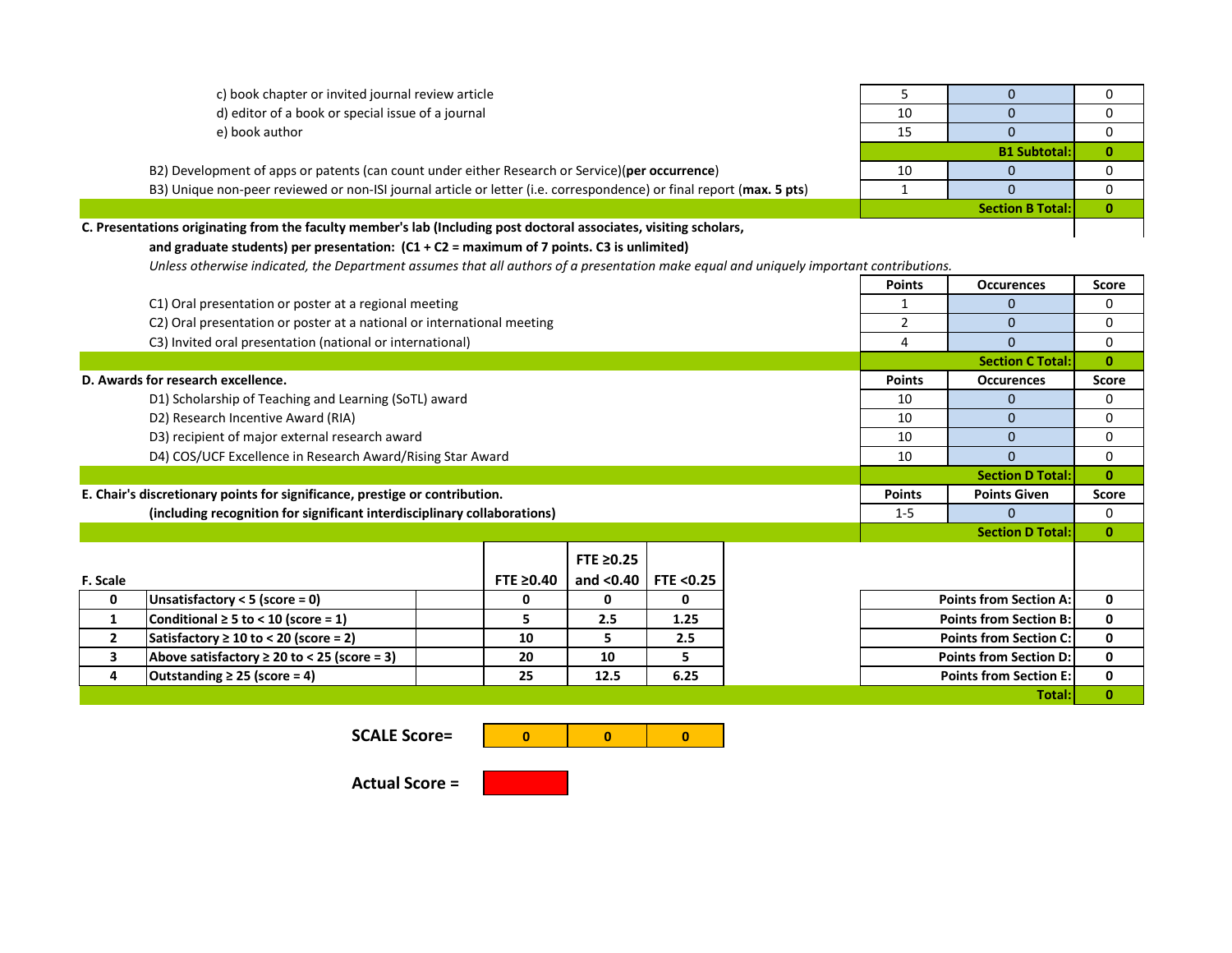## **III. Service (Points in this category awarded per occurrence)**

Active participation on departmental, college and University committees is essential for faculty to properly discharge their duties and it is expected that all faculty (except those who are in their 1st or 2nd year TE) will at a minimum serve on one of the departmental Undergraduate, Graduate, or Facilities & Space Committees. Active participation on assigned committees is necessary for a service evaluation of satisfactory or better. Any faculty member who willfully fails to fulfill their departmental, college or University committee obligations without the chair's concurrence will be rated at conditional or unsatisfactory, regardless of points accrued in sections B, C, and D.

Given the prolonged duration of committee assignments there will be occasions where participation in other activities (e.g., teaching, participating on NSF Review panels, or attending activities of professional societies) will prevent attendance at departmental, college or university committee meetings. The Chair must take these other essential commitments into consideration when evaluating a faculty member's performance.

| A. University Service: Departmental, College or University above minimum expectations:                                    |                |                         |              |
|---------------------------------------------------------------------------------------------------------------------------|----------------|-------------------------|--------------|
| Tenure-earning faculty member through the end of their second full academic year multiply University Service points by 2. | <b>Points</b>  | <b>Occurences</b>       | <b>Score</b> |
| A1) Tenure-earning faculty: during first 3 years (Undergraduate, Graduate, or F&S Committee service)                      | 5              | $\mathbf{0}$            | 0            |
| A2) Member of department committee                                                                                        | 5              | $\mathbf{0}$            | 0            |
| Chair of department committee                                                                                             | 10             | $\mathbf 0$             | 0            |
| A3) Member of a College or University committee or similar working group                                                  | 5              | 0                       | 0            |
| Chair of College/UCF committee or similar working group                                                                   | 10             | $\mathbf{0}$            | 0            |
| A4) Participate in new student orientation and/or recruitment (per event)                                                 | 4              | $\mathbf{0}$            | 0            |
| A5) Advisor to UCF recognized student organization                                                                        | 2              | $\mathbf{0}$            | 0            |
| A6) Engagement in Dept/COS/UCF philanthropic activities (attend fundraiser, write proposals, etc)                         | 2              | $\mathbf{0}$            | 0            |
| A7) Attend UCF graduation (pts per graduation ceremony)                                                                   | $\overline{2}$ | $\mathbf{0}$            | 0            |
| A8) Recipient of major COS/UCF service award (including FCTL, Women's Center, Faculty Excellence)                         | 10             | $\Omega$                | 0            |
|                                                                                                                           |                | <b>Section A Total:</b> | $\mathbf{0}$ |
| B. Community service dealing with biology and/or education:                                                               | <b>Points</b>  | <b>Occurences</b>       | Score        |
| B1) Assistance given to educational organizations (review board, science fairs, workshops)                                | 3              | $\mathbf{0}$            | 0            |
| B2) Presentations to schools, clubs or organizations                                                                      | 3              | $\mathbf{0}$            | 0            |
| B3) Planning, leading, and coordinating workshops or specialized training sessions                                        | 5              | $\mathbf{0}$            | 0            |
| B4) Consultant for, or review of, textbooks, lab books, etc.                                                              | 5              | $\mathbf{0}$            | 0            |
| B5) Engaged in/developing high impact outreach promoting the Department                                                   | $\overline{2}$ | $\mathbf{0}$            | 0            |
| B6) Recipient of a major external service award                                                                           | 10             | $\mathbf{0}$            | 0            |
| B7) Development of apps (can count under either Research or Service)                                                      | 10             | $\Omega$                | 0            |
|                                                                                                                           |                | <b>Section B Total:</b> | $\mathbf{0}$ |
| C. Involvement with governmental, professional or public organizations:                                                   | <b>Points</b>  | <b>Occurences</b>       | Score        |
| C1) Review a journal manuscript                                                                                           | 1              | $\overline{0}$          | 0            |
| C2) Review an external grant proposal (pts per occurrence)                                                                | 1              | $\mathbf{0}$            | 0            |
| C3) Advisor, consultant or expert witness for an organization                                                             | 4              | $\mathbf 0$             | 0            |
| C4) Officer in an organization or professional society                                                                    | 4              | $\mathbf{0}$            | 0            |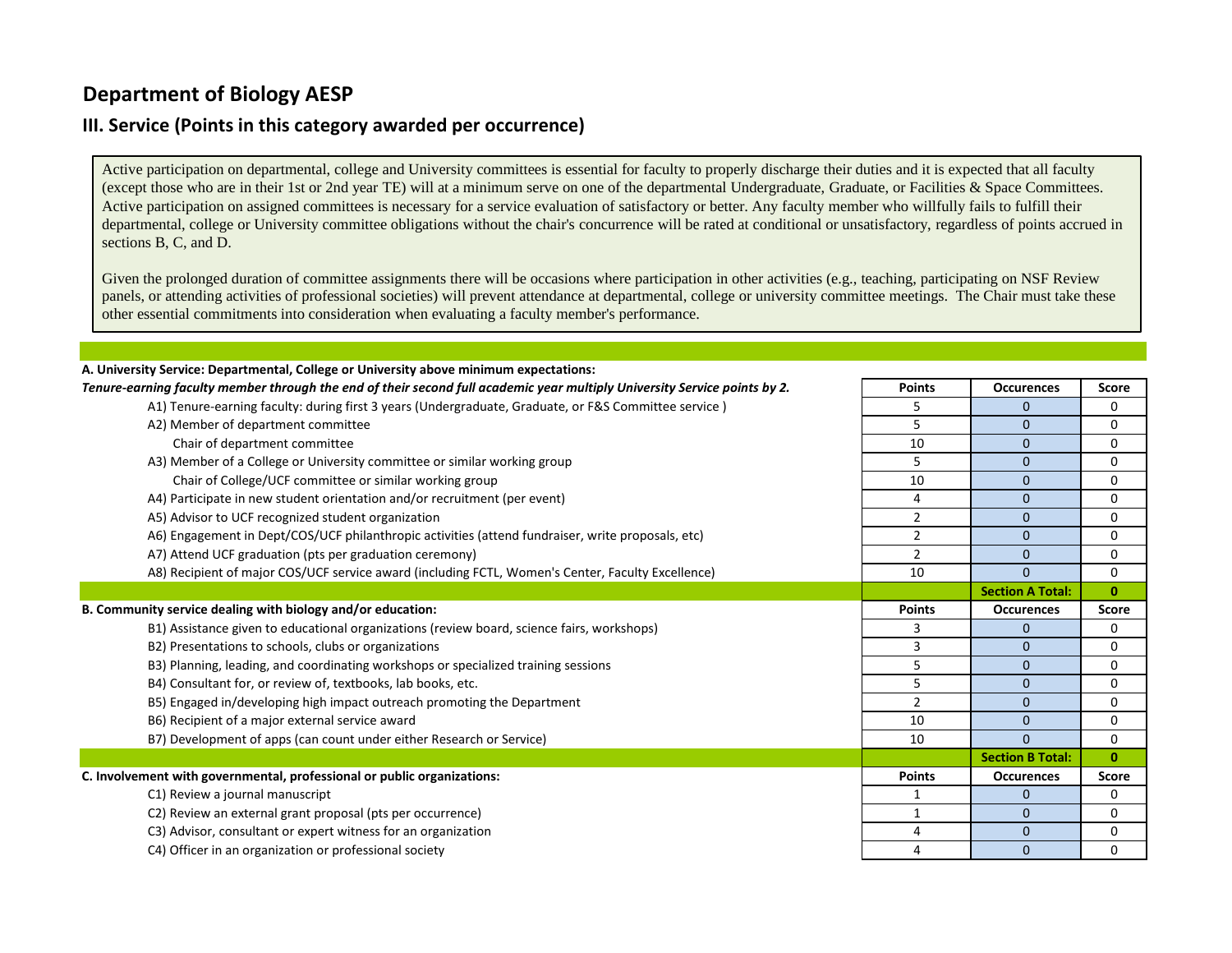| C5) Organized a professional society meeting                                |                                                                        |              | 8            | $\mathbf{0}$           | 0                             |                         |              |
|-----------------------------------------------------------------------------|------------------------------------------------------------------------|--------------|--------------|------------------------|-------------------------------|-------------------------|--------------|
| C6) Member of State advisory or review panels                               |                                                                        |              |              | 6                      | $\mathbf{0}$                  | 0                       |              |
|                                                                             | C7) Member of NSF/NIH or other federal agency review or advisory panel |              |              |                        | 10                            | $\Omega$                | 0            |
|                                                                             |                                                                        |              |              |                        |                               | <b>Section C Total:</b> | $\mathbf{0}$ |
| D. Extraordinary professional service                                       |                                                                        |              |              | <b>Points</b>          | <b>Occurences</b>             | <b>Score</b>            |              |
| D1) Developing and managing major outreach project                          |                                                                        |              |              | 10                     | $\mathbf{0}$                  | 0                       |              |
|                                                                             | D2) Member/Associate Editor of journal editorial board                 |              |              |                        | 5                             | $\Omega$                | $\Omega$     |
| D3) Section editor or Editor-in-Chief of a professional journal             |                                                                        |              |              | 20                     | $\mathbf{0}$                  | 0                       |              |
| D4) Serving on Board of Directors of an NGO                                 |                                                                        |              |              | 5                      | $\mathbf{0}$                  | 0                       |              |
| D5) Initiating/developing major curricular changes in the Department        |                                                                        |              |              | 5                      | $\mathbf{0}$                  | 0                       |              |
| D6) Director of a UCF Center or Institute, or Major Departmental Initiative |                                                                        |              |              | 15                     | $\Omega$                      | $\mathbf{0}$            |              |
|                                                                             |                                                                        |              |              |                        |                               | <b>Section D Total:</b> | $\mathbf{0}$ |
| E. Chair's discretionary points                                             |                                                                        |              |              | <b>Points Possible</b> | <b>Points Given</b>           | <b>Score</b>            |              |
|                                                                             |                                                                        |              |              |                        | $1 - 5$                       | $\Omega$                | $\Omega$     |
|                                                                             |                                                                        |              |              |                        |                               | <b>Section E Total:</b> | $\mathbf{0}$ |
|                                                                             |                                                                        |              | FTE > 0.05   |                        |                               |                         |              |
| F. Scale                                                                    |                                                                        | FTE ≤0.05    | and $<$ 0.30 |                        |                               |                         |              |
| 0                                                                           | Unsatisfactory <2 (or <5)                                              | 0            | 0            |                        | <b>Points from Section A:</b> |                         | 0            |
| 1                                                                           | Conditional $\geq 2$ to < 5 (or $\geq 5$ to < 10)                      | $\mathbf{2}$ | 5            |                        | <b>Points from Section B:</b> |                         | 0            |
| $\overline{2}$                                                              | Satisfactory ≥5 to <10 (or ≥10 to <20)                                 | 5.           | 10           |                        | <b>Points from Section C:</b> |                         | 0            |
| 3                                                                           | Above satisfactory $\geq$ 5 to <10 (or $\geq$ 10 to <20)               | 10           | 20           |                        | <b>Points from Section D:</b> | 0                       |              |
| 4                                                                           | Outstanding ≥15 (or ≥30)                                               | 15           | 30           |                        | <b>Points from Section E:</b> | 0                       |              |
| Total:I                                                                     |                                                                        |              |              |                        |                               |                         | $\mathbf{0}$ |

**SCALE Score =** 



**Actual Score =**